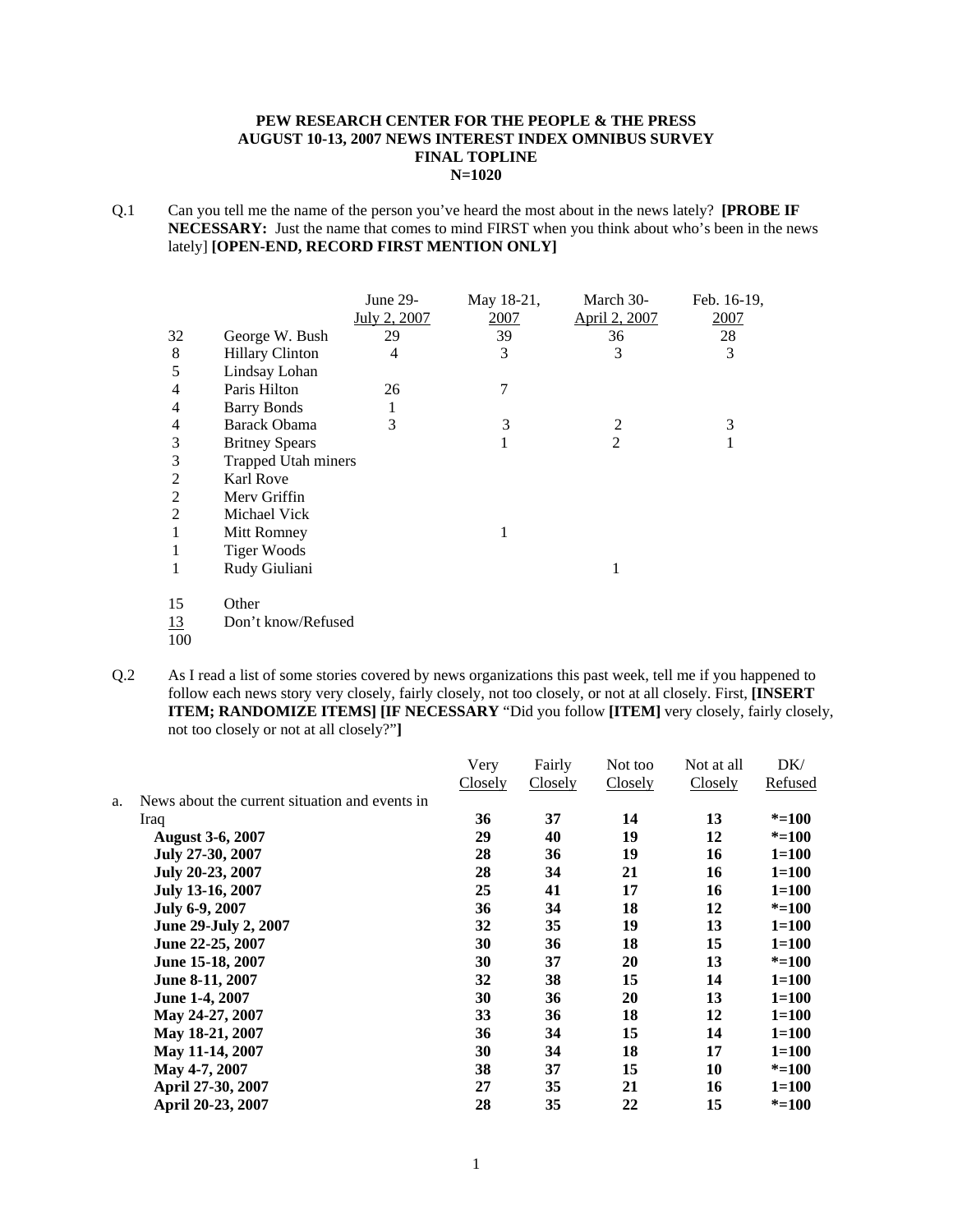| CORTHOLD                                |                 |                   |                    |                              |                        |
|-----------------------------------------|-----------------|-------------------|--------------------|------------------------------|------------------------|
|                                         | Very<br>Closely | Fairly<br>Closely | Not too<br>Closely | Not at all<br><b>Closely</b> | $DK/$<br>Refused       |
| April 12-16, 2007                       | 34              | 33                | 20                 | 13                           | $* = 100$              |
| April 5-9, 2007                         | 33              | 39                | 16                 | 11                           | $1 = 100$              |
| <b>March 30-April 2, 2007</b>           | 34              | 37                | 16                 | 13                           | $* = 100$              |
| March 23-26, 2007 <sup>1</sup>          | 31              | 38                | 18                 | 12                           | $1 = 100$              |
|                                         | 34              | 34                | 17                 | 15                           | $* = 100$              |
| March 16-19, 2007                       | 34              | 37                | 16                 | 13                           | $* = 100$              |
| March 9-12, 2007<br>March 2-5, 2007     | 37              | 37                | 16                 | $\boldsymbol{9}$             |                        |
| February 23-26, 2007                    | 36              | 36                | 15                 | 13                           | $1 = 100$<br>$* = 100$ |
| <b>February 16-19, 2007</b>             | 30              | 36                | 19                 | 14                           | $1 = 100$              |
| <b>February 9-12, 2007</b>              | 37              | 34                | 18                 | 11                           | $* = 100$              |
| <b>February 2-5, 2007</b>               | 38              | 38                | 17                 | $\overline{7}$               | $* = 100$              |
| <b>January 26-29, 2007</b>              | 36              | 38                | 15                 | 11                           | $* = 100$              |
| <b>January 19-22, 2007</b>              | 37              | 34                | 18                 | 10                           | $1 = 100$              |
| <b>January 12-15, 2007</b>              | 38              | 36                | 17                 | ${\bf 8}$                    | $1 = 100$              |
| January, 2007                           | 46              | 40                | $\,8\,$            | $\mathfrak s$                | $1 = 100$              |
|                                         | 40              | 32                | 16                 | 12                           | $0=100$                |
| <b>January 5-8, 2007</b>                | 42              | 39                | 12                 | $\boldsymbol{7}$             | $* = 100$              |
| December, 2006                          | 40              | 36                | 13                 | 11                           | $* = 100$              |
| November 30-December 3, 2006            | 44              | 38                | 12                 | $\sqrt{6}$                   |                        |
| Mid-November, 2006                      | 33              | 43                | 14                 | $8\,$                        | $* = 100$              |
| September, 2006                         | 41              | 39                | 12                 | $\boldsymbol{7}$             | $2=100$                |
| August, 2006<br>June, 2006              | 37              | 43                | 13                 | 6                            | $1 = 100$<br>$1 = 100$ |
|                                         | 42              | 35                | 15                 | $\boldsymbol{7}$             | $1 = 100$              |
| May, 2006                               | 43              | 36                | 13                 | $\overline{7}$               |                        |
| April, 2006                             | 43              | 38                | 12                 | 6                            | $1 = 100$              |
| March, 2006                             | 39              | 42                | 12                 |                              | $1 = 100$              |
| February, 2006                          |                 |                   |                    | 6<br>$\sqrt{ }$              | $1 = 100$              |
| January, 2006                           | 40              | 40<br>38          | 12                 | 5                            | $1 = 100$              |
| December, 2005                          | 45<br>41        | 40                | 11<br>13           | 6                            | $1 = 100$              |
| Early November, 2005                    | 43              | 36                | 15                 | 6                            | $* = 100$              |
| Early October, 2005                     | 32              | 40                | 20                 | $\boldsymbol{7}$             | $* = 100$              |
| Early September, 2005                   | 43              | 37                | 13                 | $\boldsymbol{6}$             | $1 = 100$              |
| July, 2005                              | 42              | 42                | 11                 | 5                            | $1 = 100$<br>$* = 100$ |
| Mid-May, 2005                           | 40              | 39                | 14                 | 5                            | $2=100$                |
| Mid-March, 2005                         | 38              | 45                | 13                 | $\overline{4}$               | $* = 100$              |
| February, 2005                          | 48              | 37                | 11                 | $\overline{4}$               | $* = 100$              |
| January, 2005<br>December, 2004         | 34              | 44                | 15                 | 6                            | $1 = 100$              |
| Mid-October, 2004                       | 42              | 38                |                    | 8                            | $1 = 100$              |
| Early September, 2004                   | 47              | 37                | 11<br>9            | 6                            | $1 = 100$              |
| August, 2004                            | 39              | 42                | 12                 | 6                            | $1=100$                |
| July, 2004                              | 43              | 40                | 11                 | 6                            | $* = 100$              |
|                                         | 39              | 42                | 12                 | 6                            |                        |
| June, 2004<br>April, 2004               | 54              | 33                | $8\,$              | 5                            | $1=100$<br>$* = 100$   |
|                                         | 47              | 36                | 12                 | $\overline{\mathcal{L}}$     |                        |
| Mid-March, 2004<br>Early February, 2004 | 47              | 38                |                    | $\overline{4}$               | $1=100$                |
|                                         | 48              | 39                | 10<br>9            | $\overline{\mathcal{L}}$     | $1 = 100$              |
| Mid-January, 2004                       | 44              | 38                | 11                 |                              | $* = 100$              |
| December, 2003                          |                 |                   |                    | 6                            | $1 = 100$              |
| November, 2003                          | 52<br>50        | 33                | 9                  | 5                            | $1=100$                |
| September, 2003                         | 45              | 33<br>39          | 10                 | 6<br>$\mathfrak s$           | $1 = 100$              |
| Mid-August, 2003                        |                 |                   | 10                 |                              | $1=100$                |
| Early July, 2003                        | 37              | 41                | 13                 | $\,$ 8 $\,$                  | $1 = 100$              |

 $\frac{1}{1}$ 

From May, 2003 to March 23-26, 2007, the story was listed as "News about the current situation in Iraq."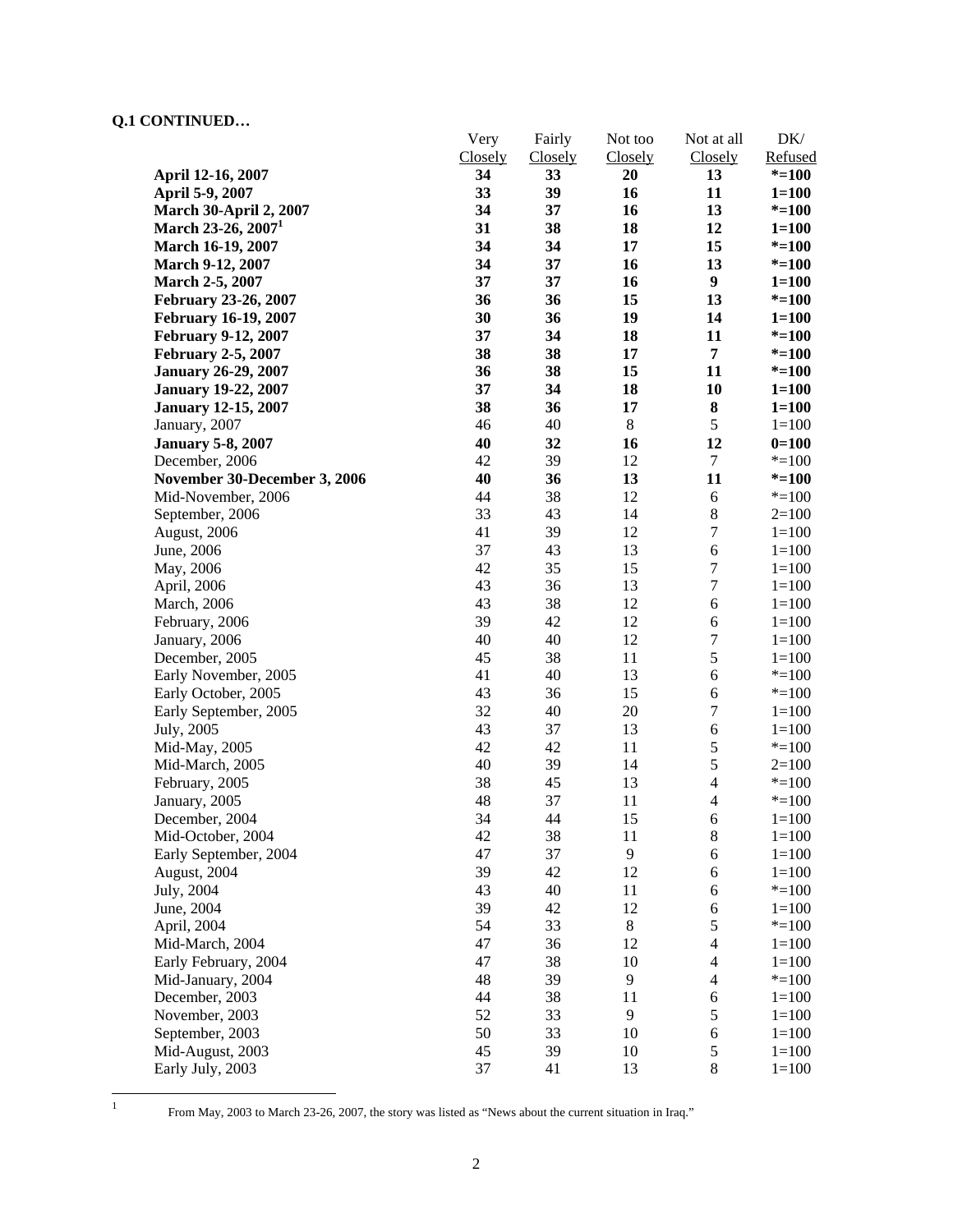|    |                                                                  | Very    | Fairly  | Not too          | Not at all       | DK/       |
|----|------------------------------------------------------------------|---------|---------|------------------|------------------|-----------|
|    |                                                                  | Closely | Closely | Closely          | Closely          | Refused   |
|    | June, 2003                                                       | 46      | 35      | 13               | 6                | $* = 100$ |
|    | May, 2003                                                        | 63      | 29      | 6                | $\overline{2}$   | $* = 100$ |
|    | April 11-16, 2003 <sup>2</sup>                                   | 47      | 40      | 10               | $\sqrt{2}$       | $1 = 100$ |
|    | April 2-7, 2003                                                  | 54      | 34      | 9                | $\overline{2}$   | $1 = 100$ |
|    | March 20-24, 2003                                                | 57      | 33      | $\boldsymbol{7}$ | $\overline{2}$   | $1 = 100$ |
|    | March 13-16, 2003 <sup>3</sup>                                   | 62      | 27      | $\sqrt{6}$       | $\overline{4}$   | $1 = 100$ |
|    | February, 2003                                                   | 62      | 25      | $8\,$            | $\overline{4}$   | $1 = 100$ |
|    | January, 2003                                                    | 55      | 29      | 10               | $\overline{4}$   | $2=100$   |
|    | December, 2002                                                   | 51      | 32      | 10               | $\sqrt{6}$       | $1 = 100$ |
|    | Late October, 2002                                               | 53      | 33      | 8                | $\sqrt{5}$       | $1 = 100$ |
|    | Early October, 2002                                              | 60      | 28      | 6                | $\sqrt{5}$       | $1 = 100$ |
|    | Early September, 2002 <sup>4</sup>                               | 48      | 29      | 15               | 6                | $2=100$   |
| b. | The six trapped Utah coal miners<br><b>TREND FOR COMPARISON:</b> | 36      | 35      | 14               | 15               | $* = 100$ |
|    | August 3-6, 2007: The bridge that collapsed                      |         |         |                  |                  |           |
|    | in Minneapolis, Minnesota                                        | 41      | 39      | 14               | 6                | $* = 100$ |
|    | January, 2006: The death of 12 miners in                         |         |         | 11               |                  |           |
|    | a West Virginia coal mine                                        | 47      | 33      |                  | $\,8\,$          | $1 = 100$ |
|    | November, 2001: Crash of an American                             |         |         |                  |                  |           |
|    | Airlines plane near JFK Airport in New York                      | 48      | 34      | 13               | $\overline{4}$   | $1 = 100$ |
|    | February, 2000: Crash of an Alaskan                              |         |         |                  |                  |           |
|    | Airlines jet near Los Angeles                                    | 35      | 40      | 17               | 8                | $* = 100$ |
|    | June, 1999: Crash of an American Airlines                        | 19      | 38      | 25               | 17               | $1 = 100$ |
|    | flight in Arkansas<br>March, 1999: The derailment of an          |         |         |                  |                  |           |
|    | Amtrak train in Illinois                                         | 31      | 39      | 19               | 11               | $* = 100$ |
|    | February 1996: Recent train crashes in                           |         |         |                  |                  |           |
|    |                                                                  |         | 40      |                  | 11               | $1 = 100$ |
|    | Maryland, Colorado and New Jersey                                | 24      |         | 24               |                  |           |
|    | September, 1993: Amtrak train wreck in                           | 40      | 37      | 15               | $\tau$           | $1 = 100$ |
|    | Alabama                                                          |         |         |                  |                  |           |
| c. | Reports about the condition of the U.S.                          |         |         |                  |                  |           |
|    | economy                                                          | 28      | 36      | 18               | 18               | $* = 100$ |
|    | Mid-November, 2006                                               | 31      | 40      | 17               | 11               | $1 = 100$ |
|    | December, 2005                                                   | 35      | 35      | 18               | 11               | $1 = 100$ |
|    | Early November, 2005                                             | 35      | 39      | 17               | 9                | $* = 100$ |
|    | Mid-May, 2005                                                    | 30      | 39      | 19               | 11               | $1 = 100$ |
|    | January, 2005                                                    | 35      | 41      | 17               | $\tau$           | $* = 100$ |
|    | Mid-October, 2004                                                | 30      | 43      | 16               | 10               | $1 = 100$ |
|    | Early September, 2004                                            | 39      | 34      | 15               | 11               | $1 = 100$ |
|    | Mid-January, 2004                                                | 37      | 41      | 15               | $\boldsymbol{7}$ | $* = 100$ |
|    | December, 2003                                                   | 35      | 38      | 14               | 11               | $2=100$   |
|    | November, 2003                                                   | 40      | 34      | 15               | 10               | $1 = 100$ |
|    | October, 2003                                                    | 32      | 39      | 16               | 12               | $1 = 100$ |
|    | September, 2003                                                  | 39      | 30      | 18               | 12               | $1 = 100$ |
|    | March, 2003                                                      | 40      | 35      | 16               | $\,8\,$          | $1 = 100$ |
|    | February, 2003                                                   | 42      | 33      | 15               | 10               | $* = 100$ |
|    |                                                                  |         |         |                  |                  |           |

 $\frac{1}{2}$ From March 20-24, 2003 to April 11-16, 2003, the story was listed as "News about the war in Iraq."

From Early October, 2002, to March 13-16, 2003, the story was listed as "Debate over the possibility that the U.S. will take military action in Iraq."

In Early September, 2002, the story was listed as "Debate over the possibility that the U.S. will invade Iraq."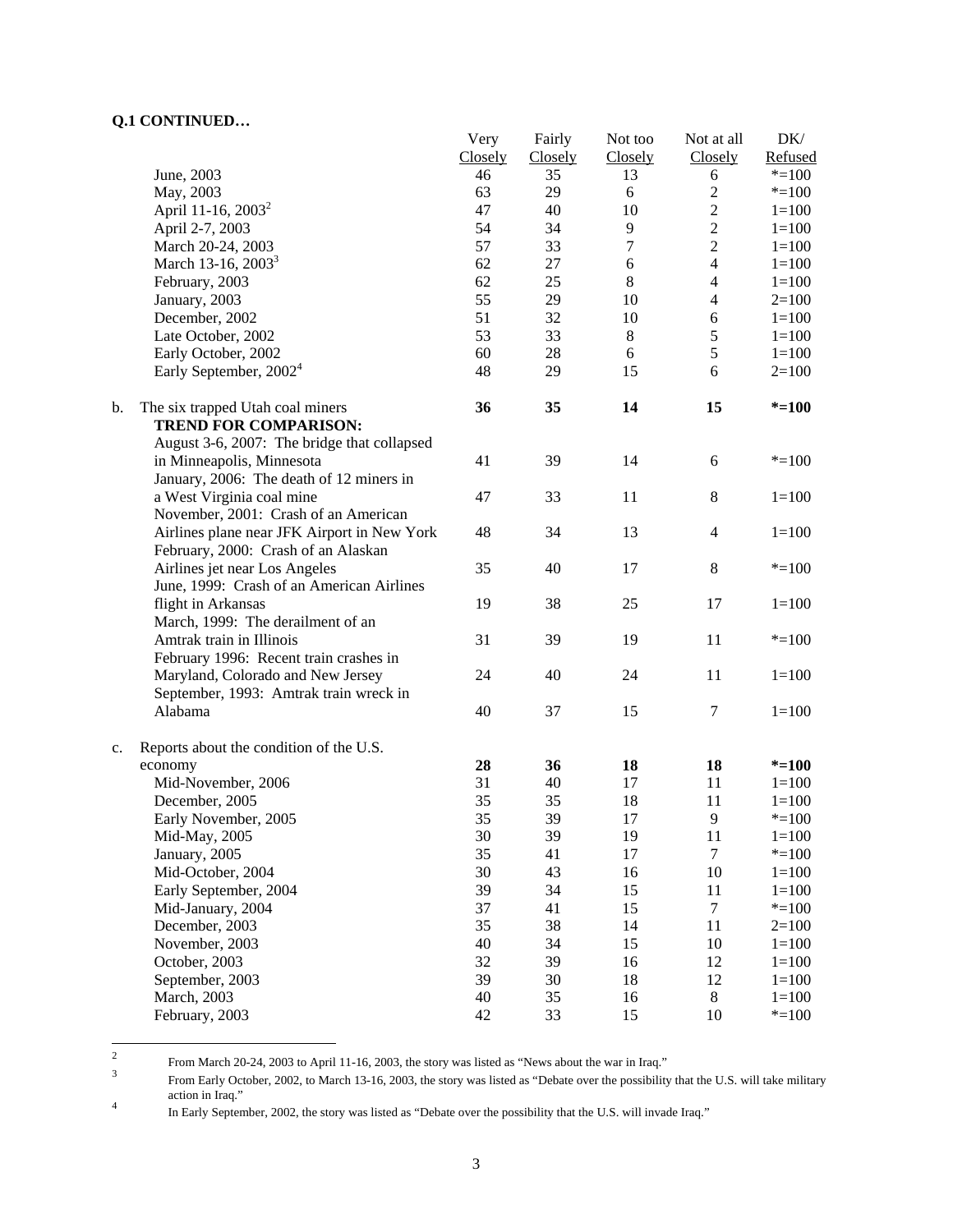|    |                                               | Very    | Fairly  | Not too | Not at all       | DK/       |
|----|-----------------------------------------------|---------|---------|---------|------------------|-----------|
|    |                                               | Closely | Closely | Closely | Closely          | Refused   |
|    | January, 2003                                 | 40      | 35      | 13      | 11               | $1 = 100$ |
|    | December, 2002                                | 38      | 34      | 17      | 10               | $1 = 100$ |
|    | February, 2002                                | 35      | 40      | 15      | $\mathbf{9}$     | $1 = 100$ |
|    | January, 2002                                 | 30      | 44      | 16      | 9                | $1 = 100$ |
|    | December, 2001                                | 37      | 40      | 13      | $8\,$            | $2=100$   |
|    | Mid-November, 2001                            | 41      | 36      | 15      | $\boldsymbol{7}$ | $1 = 100$ |
|    | June, 2001                                    | 24      | 41      | 18      | 16               | $1 = 100$ |
|    | May, 2001                                     | 34      | 36      | 15      | 15               | $0=100$   |
|    | April, 2001                                   | 36      | 34      | 16      | 13               | $1 = 100$ |
|    | February, 2001                                | 30      | 39      | 18      | 12               | $1 = 100$ |
|    | January, 2001                                 | 32      | 38      | 17      | 11               | $2=100$   |
|    | June, 1995                                    | 26      | 41      | 22      | 11               | $*=100$   |
|    | March, 1995                                   | 27      | 45      | 19      | 9                | $* = 100$ |
|    | February, 1995                                | 23      | 41      | 22      | 13               | $1=100$   |
|    | December, 1994                                | 28      | 43      | 20      | 9                | $* = 100$ |
|    | October, 1994                                 | 27      | 40      | 20      | 12               | $1 = 100$ |
|    | June, 1994                                    | 25      | 42      | 23      | $10\,$           | $* = 100$ |
|    | May, 1994                                     | 33      | 40      | 16      | $10\,$           | $1 = 100$ |
|    | January, 1994                                 | 34      | 39      | 16      | 10               | $1 = 100$ |
|    | Early January, 1994                           | 36      | 44      | 13      | 7                | $* = 100$ |
|    | December, 1993                                | 35      | 41      | 15      | $8\,$            | $1 = 100$ |
|    | October, 1993                                 | 33      | 38      | 20      | 9                | $* = 100$ |
|    | September, 1993                               | 37      | 40      | 14      | $8\,$            | $1 = 100$ |
|    | Early September, 1993                         | 39      | 39      | 14      | 9                | $* = 100$ |
|    | August, 1993                                  | 41      | 36      | 14      | 9                | $* = 100$ |
|    | May, 1993                                     | 37      | 38      | 18      | 6                | $1 = 100$ |
|    | February, 1993                                | 49      | 36      | 10      | 5                | $* = 100$ |
|    | January, 1993                                 | 42      | 39      | 12      | $\boldsymbol{7}$ | $* = 100$ |
|    | September, 1992                               | 43      | 37      | 13      | 6                | $1 = 100$ |
|    | May, 1992                                     | 39      | 39      | 15      | $\sqrt{6}$       | $1 = 100$ |
|    | March, 1992                                   | 47      | 38      | 11      | $\overline{4}$   | $* = 100$ |
|    | February, 1992                                | 47      | 37      | $10\,$  | $\sqrt{6}$       | $* = 100$ |
|    | January, 1992                                 | 44      | 40      | 11      | $\mathfrak s$    | $* = 100$ |
|    | October, 1991                                 | 36      | 38      | 16      | 9                | $1 = 100$ |
| d. | Barry Bonds breaking the all time homerun     |         |         |         |                  |           |
|    | record                                        | 12      | 23      | 23      | 42               | $* = 100$ |
|    | <b>TREND FOR COMPARISON:</b>                  |         |         |         |                  |           |
|    | March, 2005: Recent reports of steroid use    |         |         |         |                  |           |
|    | by some Major League Baseball players         | 18      | 34      | 24      | 23               | $1 = 100$ |
|    | December, 2004: Recent reports of steroid     |         |         |         |                  |           |
|    | use by some Major League Baseball players     | 22      | 28      | 23      | 27               | $0=100$   |
|    | September, 1998: The attempt by Mark          |         |         |         |                  |           |
|    | McGwire and Sammy Sosa to break Roger         |         |         |         |                  |           |
|    | Maris' home run record                        | 33      | 26      | 18      | 23               | $*100$    |
|    | August, 1998: The attempt by Mark             |         |         |         |                  |           |
|    | McGwire and Sammy Sosa to break Roger         |         |         |         |                  |           |
|    | Maris' home run record                        | 18      | 19      | 18      | 44               | $1=100$   |
| e. | The hot weather this summer and its impact on |         |         |         |                  |           |
|    | the country                                   | 33      | 29      | 21      | 17               | $* = 100$ |
|    | February 16-19, 2007 <sup>5</sup>             | 30      | 33      | 18      | 18               | $1 = 100$ |
|    |                                               |         |         |         |                  |           |

 5

For February 16-19, 2007 the story was listed as "Cold winter weather and snowstorms in the Northeast and Midwest." For February 9-12, 2007 the story was listed as "Cold winter weather." For January 19-22, 2007 the story was listed as "Snow and ice storms in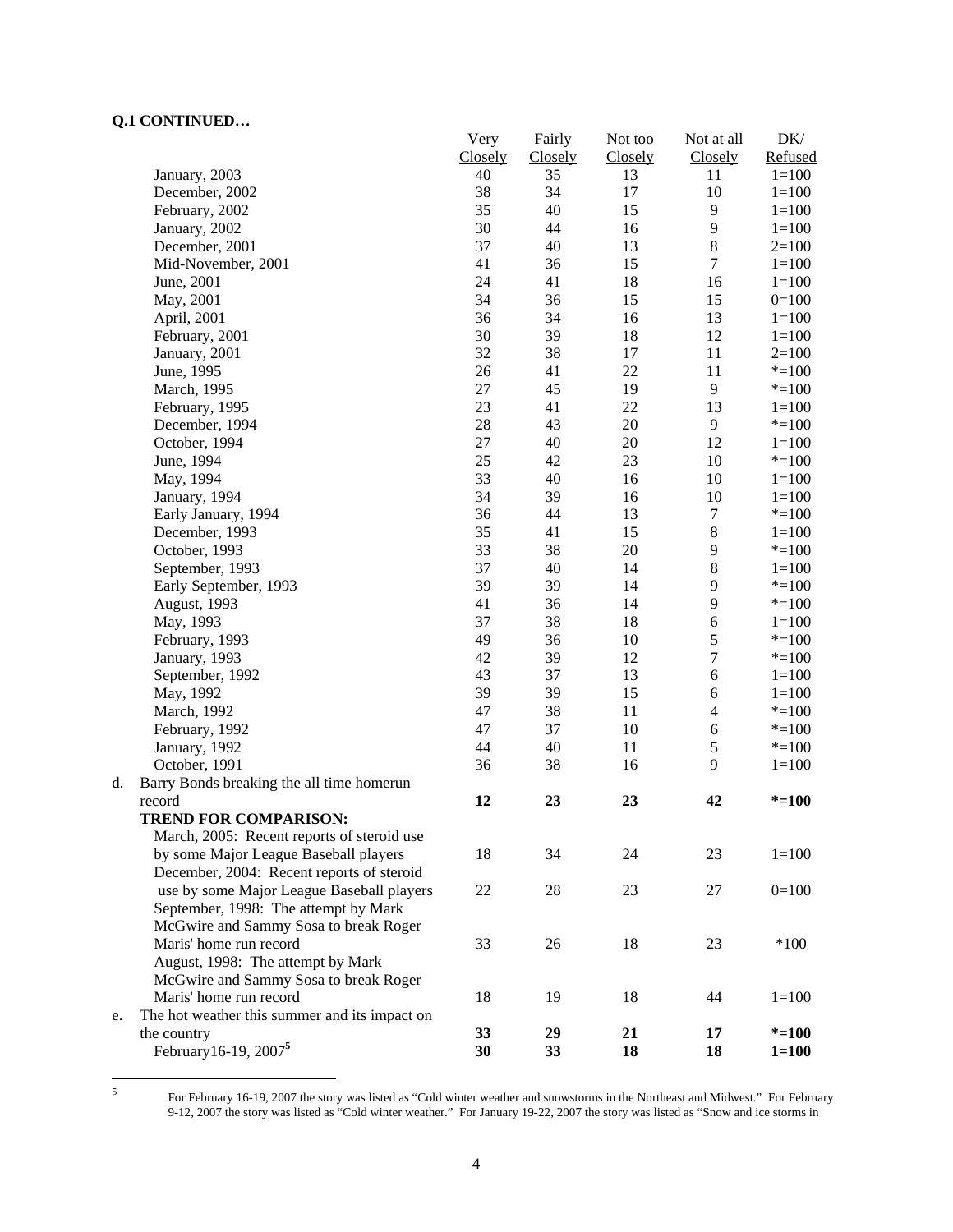|    |                                                 | Very    | Fairly  | Not too | Not at all     | DK/       |
|----|-------------------------------------------------|---------|---------|---------|----------------|-----------|
|    |                                                 | Closely | Closely | Closely | Closely        | Refused   |
|    | Feb 9-12, 2007                                  | 36      | 36      | 15      | 13             | $* = 100$ |
|    | Jan 19-22, 2007                                 | 31      | 32      | 22      | 14             | $1 = 100$ |
|    | Jan 5-8, 2007                                   | 24      | 30      | 25      | 21             | $* = 100$ |
|    | January, 2001                                   | 42      | 31      | 15      | 11             | $1=100$   |
|    | January, 1999                                   | 37      | 34      | 17      | 12             | $* = 100$ |
|    | Early December, 1998                            | 39      | 35      | 13      | 12             | $1 = 100$ |
|    | January, 1994                                   | 51      | 30      | 12      | 7              | $* = 100$ |
| f. | News about candidates for the 2008 presidential |         |         |         |                |           |
|    | election                                        | 23      | 32      | 21      | 24             | $* = 100$ |
|    | <b>August 3-6, 2007</b>                         | 19      | 31      | 25      | 25             | $* = 100$ |
|    | July 27-30, 2007                                | 19      | 32      | 22      | 26             | $1 = 100$ |
|    | July 20-23, 2007                                | 16      | 26      | 30      | 27             | $1 = 100$ |
|    | July 13-16, 2007                                | 17      | 29      | 27      | 27             | $* = 100$ |
|    | July 6-9, 2007                                  | 24      | 29      | 24      | 22             | $1 = 100$ |
|    | June 29-July 2, 2007                            | 20      | 32      | 25      | 23             | $* = 100$ |
|    | June 22-25, 2007                                | 18      | 31      | 21      | 30             | $* = 100$ |
|    | June 15-18, 2007                                | 17      | 32      | 26      | 25             | $* = 100$ |
|    | June 8-11, 2007                                 | 19      | 30      | 24      | 26             | $1 = 100$ |
|    | June 1-4, 2007                                  | 16      | 27      | 32      | 24             | $1 = 100$ |
|    | May 24-27, 2007                                 | 22      | 33      | 23      | 22             | $* = 100$ |
|    | May 18-21, 2007                                 | 18      | 31      | 24      | 27             | $* = 100$ |
|    | May 11-14, 2007                                 | 18      | 30      | 23      | 28             | $1 = 100$ |
|    | May 4-7, 2007                                   | 23      | 34      | 21      | 21             | $1 = 100$ |
|    | April 27-30, 2007                               | 14      | 30      | 29      | 26             | $1 = 100$ |
|    | April 20-23, 2007                               | 18      | 28      | 27      | 27             | $* = 100$ |
|    | April 12-16, 2007                               | 18      | 28      | 27      | 27             | $* = 100$ |
|    | April 5-9, 2007                                 | 25      | 30      | 26      | 19             | $* = 100$ |
|    | <b>March 30-April 2, 2007</b>                   | 20      | 29      | 27      | 23             | $1 = 100$ |
|    | March 23-26, 2007                               | 20      | 32      | 22      | 26             | $* = 100$ |
|    | March 16-19, 2007                               | 15      | 28      | 29      | 27             | $1 = 100$ |
|    | <b>March 9-12, 2007</b>                         | 24      | 30      | 23      | 23             | $* = 100$ |
|    | March 2-5, 2007                                 | 19      | 31      | 26      | 23             | $1 = 100$ |
|    | <b>February 23-26, 2007</b>                     | 22      | 33      | 24      | 21             | $* = 100$ |
|    | <b>February 16-19, 2007</b>                     | 18      | 32      | 22      | $27\,$         | $1 = 100$ |
|    | <b>February 9-12, 2007</b>                      | 24      | 30      | 24      | 21             | $1 = 100$ |
|    | <b>February 2-5, 2007</b>                       | 24      | 36      | 22      | 18             | $* = 100$ |
|    | <b>January 26-29, 2007</b>                      | 24      | 33      | 23      | 20             | $* = 100$ |
|    | <b>January 19-22, 2007</b> <sup>6</sup>         | 24      | 27      | 22      | 26             | $1 = 100$ |
|    | <b>2004 Presidential Election</b>               |         |         |         |                |           |
|    | November, 2004 $(RVs)$                          | 52      | 36      | $8\,$   | $\overline{4}$ | $* = 100$ |
|    | Mid-October, 2004                               | 46      | 30      | 12      | 11             | $1 = 100$ |
|    | August, 2004                                    | 32      | 38      | 16      | 14             | $* = 100$ |
|    | July, 2004                                      | 29      | 37      | 18      | 15             | $1 = 100$ |
|    | April, 2004                                     | 31      | 33      | 19      | 16             | $1 = 100$ |
|    | Mid-March, 2004                                 | 35      | 34      | 18      | 13             | $* = 100$ |
|    | Late February, 2004                             | 24      | 40      | 23      | 12             | $1 = 100$ |
|    | Early February, 2004 <sup>7</sup>               | 29      | 37      | 20      | 13             | $1 = 100$ |
|    |                                                 |         |         |         |                |           |

 some parts of the country." For January 5-8, 2007 the story was listed as "Winter snowstorms in the western U.S." In January 2001 the story was listed as "Cold winter weather and storms in the Northeast and Midwest." In January 1999 the story was listed as "Cold winter weather and storms in the Midwest." In December, 1998 the story was listed as "Unseasonable weather patterns." In January 1994 the story was listed as "News about cold weather conditions in the Northeast and Midwest."<br>
In the Northeast and Midwest. The story of the Santa Andrews and Midwest.

January 19-22, 2007 asked about "Recent announcements by prominent Democrats about plans to run for president in 2008."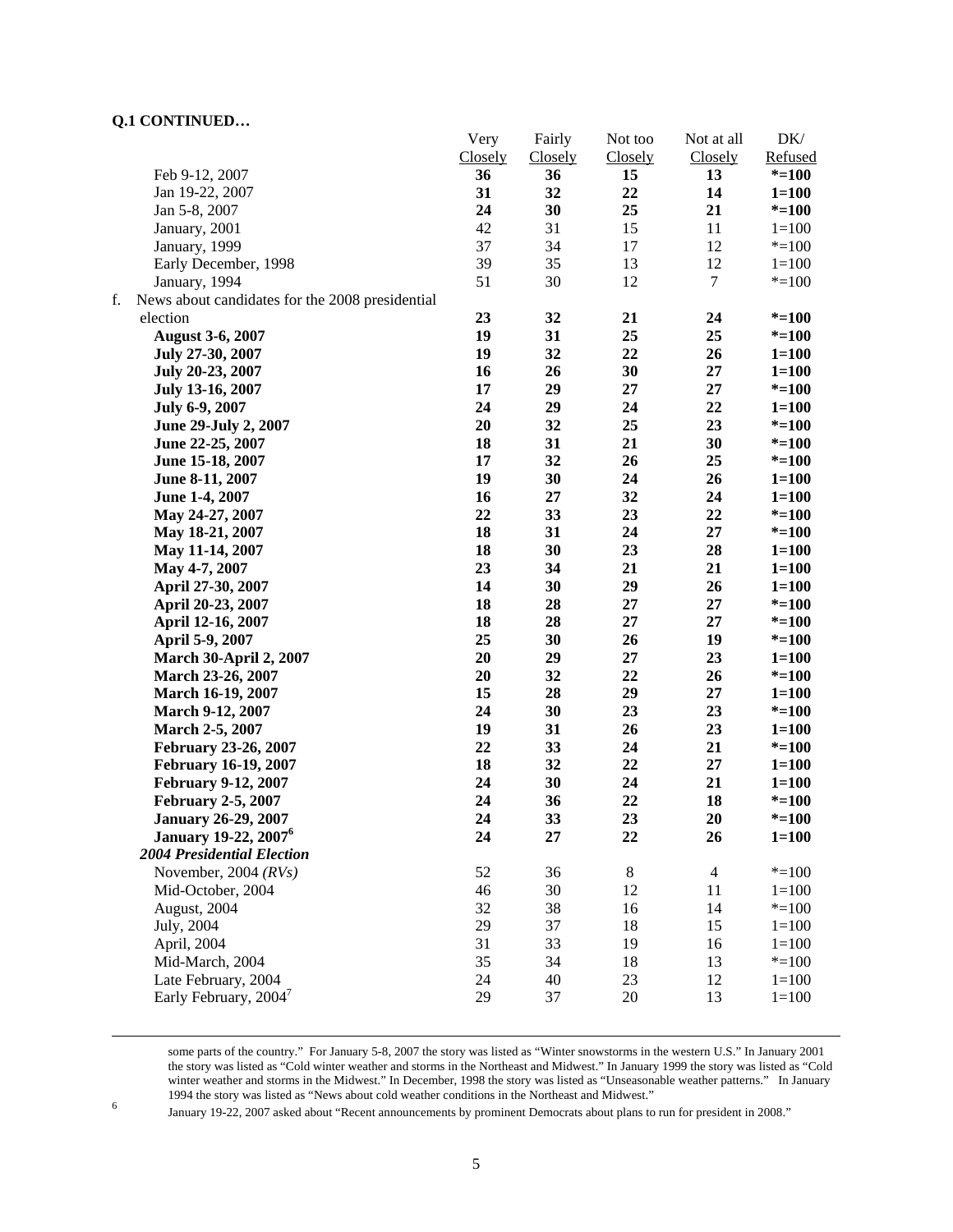|                                   | Very    | Fairly  | Not too | Not at all     | DK/       |
|-----------------------------------|---------|---------|---------|----------------|-----------|
|                                   | Closely | Closely | Closely | Closely        | Refused   |
| Mid-January, 2004                 | 16      | 30      | 27      | 26             | $1 = 100$ |
| Early January, 2004               | 14      | 32      | 30      | 23             | $1 = 100$ |
| December, 2003                    | 16      | 26      | 27      | 30             | $1 = 100$ |
| November, 2003                    | 11      | 26      | 34      | $28\,$         | $1 = 100$ |
| October, 2003                     | 12      | $27\,$  | 28      | 32             | $1 = 100$ |
| September, 2003                   | 17      | 25      | 30      | $27\,$         | $1 = 100$ |
| Mid-August, 2003                  | 12      | 27      | $27\,$  | 33             | $1 = 100$ |
| May, 2003                         | $\,8\,$ | 19      | 31      | 41             | $1 = 100$ |
| January, 2003                     | 14      | 28      | 29      | $28\,$         | $1 = 100$ |
| <b>2000 Presidential Election</b> |         |         |         |                |           |
| Early November, 2000 (RVs)        | 39      | 44      | 12      | $\mathfrak s$  | $* = 100$ |
| Mid-October, 2000 $(RVs)$         | 40      | 37      | 15      | $8\,$          | $* = 100$ |
| Early October, 2000 (RVs)         | 42      | 36      | 15      | 6              | $1 = 100$ |
| September, 2000                   | 22      | 42      | 21      | 15             | $* = 100$ |
| July, 2000                        | 21      | 38      | 20      | $20\,$         | $1 = 100$ |
| June, 2000                        | 23      | 32      | 23      | 21             | $1 = 100$ |
| May, 2000                         | 18      | 33      | 26      | 23             | $* = 100$ |
| April, 2000                       | 18      | 39      | 22      | 20             | $1 = 100$ |
| March, 2000                       | 26      | 41      | 19      | 13             | $1 = 100$ |
| February, 2000                    | 26      | 36      | 21      | 17             | $* = 100$ |
| January, 2000                     | 19      | 34      | 28      | 18             | $1 = 100$ |
| December, 1999                    | 16      | 36      | 24      | $23\,$         | $1 = 100$ |
| October, 1999                     | 17      | 32      | 28      | $22\,$         | $1 = 100$ |
| September, 1999                   | 15      | 31      | 33      | $20\,$         | $1 = 100$ |
| July, 1999                        | 15      | 38      | 24      | 22             | $1 = 100$ |
| June, 1999                        | 11      | 25      | 29      | 34             | $1 = 100$ |
| 1996 Presidential Election        |         |         |         |                |           |
| November, 1996 $(RVs)$            | 34      | 45      | 15      | 6              | $* = 100$ |
| October, 1996                     | 31      | 39      | 18      | 12             | $* = 100$ |
| Early September, 1996             | 24      | 36      | 23      | 17             | $* = 100$ |
| July, 1996                        | 22      | 40      | 23      | 14             | $1 = 100$ |
| March, 1996                       | 26      | 41      | 20      | 13             | $* = 100$ |
| January, 1996                     | 10      | 34      | 31      | 24             | $1 = 100$ |
| September, 1995                   | 12      | 36      | 30      | 22             | $* = 100$ |
| August, 1995                      | 13      | 34      | 28      | 25             | $* = 100$ |
| June, 1995                        | 11      | 31      | 31      | 26             | $1 = 100$ |
| <b>1992 Presidential Election</b> |         |         |         |                |           |
| October, 1992 (RVs)               | 55      | 36      | $\tau$  | $\mathbf{2}$   | $0=100$   |
| September, 1992 $(RVs)$           | 47      | 36      | 11      | 6              | $* = 100$ |
| August, 1992 (RVs)                | 36      | 51      | 11      | $\overline{2}$ | $0=100$   |
| July, 1992                        | 20      | 45      | 26      | 9              | $* = 100$ |
| May, 1992                         | 32      | 44      | 16      | $8\,$          | $* = 100$ |
| March, 1992                       | 35      | 40      | 16      | 9              | $* = 100$ |
| January, 1992                     | 11      | 25      | 36      | 27             | $1 = 100$ |
| December, 1991                    | 10      | 28      | 32      | 30             | $* = 100$ |

-<br>7

 From May 2003 to Early February 2004 and in March 1992, the story was listed as "The race for the Democratic nomination." In January 2003, the story was listed as "Recent announcements by prominent Democrats about plans to run for president in 2004." In September 2000, Early September and July 1996, and May 1992, the question asked about "the presidential election campaign." In January, March and April 1996, the story was listed as "News about the Republican presidential candidates." In August 1992, the story was listed as "News about the presidential election." In July 1992, the story was listed as "News about the presidential campaign." In January 1992, the story was listed as "News about the Democratic candidates for the presidential nomination." In 1988, the story was introduced as being from "this past year" and was listed as "News about the presidential campaign in 1988."